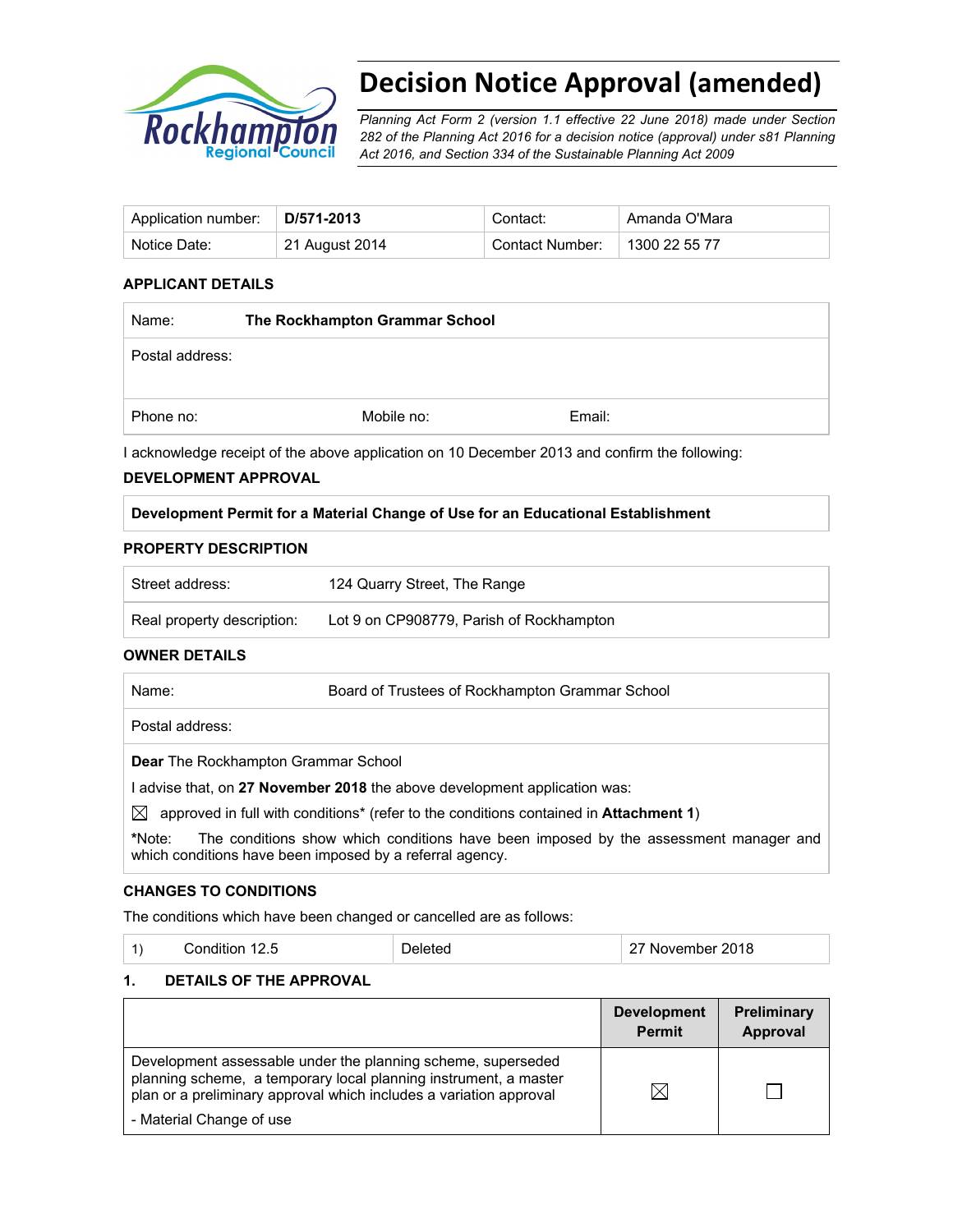# **2. CONDITIONS**

This approval is subject to the conditions in Attachment 1.

#### **3. FURTHER DEVELOPMENT PERMITS REQUIRED**

Please be advised that the following development permits are required to be obtained before the development can be carried out:

| Type of development permit required | Subject of the required development permit |
|-------------------------------------|--------------------------------------------|
| <b>Operational Works</b>            | Road Works                                 |
|                                     | <b>Access and Parking Works</b>            |
|                                     | Stormwater Works                           |
|                                     | Roof and Allotment Drainage                |
| <b>Building Works</b>               |                                            |
| Plumbing and Drainage Works         |                                            |

#### **4. SUBMISSIONS**

Properly made submissions were made in relation to the application.

There was 1 properly made submissions received from the following submitter(s);

| Name of principal submitter | <b>Residential or business address</b> | <b>Electronic address</b> |
|-----------------------------|----------------------------------------|---------------------------|
| Jean Devine                 |                                        | -                         |

#### **5. REFERRAL AGENCIES** NIL

### **6. THE APPROVED PLANS**

**The approved development must be completed and maintained generally in accordance with the approved drawings and documents:** 

| <b>Plan/Document Name</b>                          | <b>Plan/Document Number</b> | Dated           |
|----------------------------------------------------|-----------------------------|-----------------|
| Stage 1 and Stage 2, Site Plan, MCU Application    | MCU 01, Revision 2          | 5 December 2013 |
| RGS ELC Stage 1 & 2, Floor Plans, MCU Application  | MCU 02, Revision 2          | 5 December 2013 |
| Stage 1 and Stage 2, Elevations, MCU Application   | MCU 03, Revision 2          | 5 December 2013 |
| Pedestrian Crossings and Intersection Concept Plan | R <sub>12310</sub>          | 18 August 2014  |
| Infrastructure Report                              | R <sub>12310</sub>          | December 2013   |

### **7. CURRENCY PERIOD FOR THE APPROVAL (s.85 of the Planning Act)**

The standard relevant periods stated in section 85 of *Planning Act 20016* apply to each aspect of development in this approval, if not stated in the conditions of approval attached.

#### **8. RIGHTS OF APPEAL**

The rights of an applicant to appeal to a tribunal or the Planning and Environment Court against a decision about a development application are set out in chapter 6, part 1 of the *Planning Act 2016*. For particular applications, there may also be a right to make an application for a declaration by a tribunal (see chapter 6, part 2 of the *Planning Act 2016).* 

#### *Appeal by an applicant*

An applicant for a development application may appeal to the Planning and Environment Court against the following: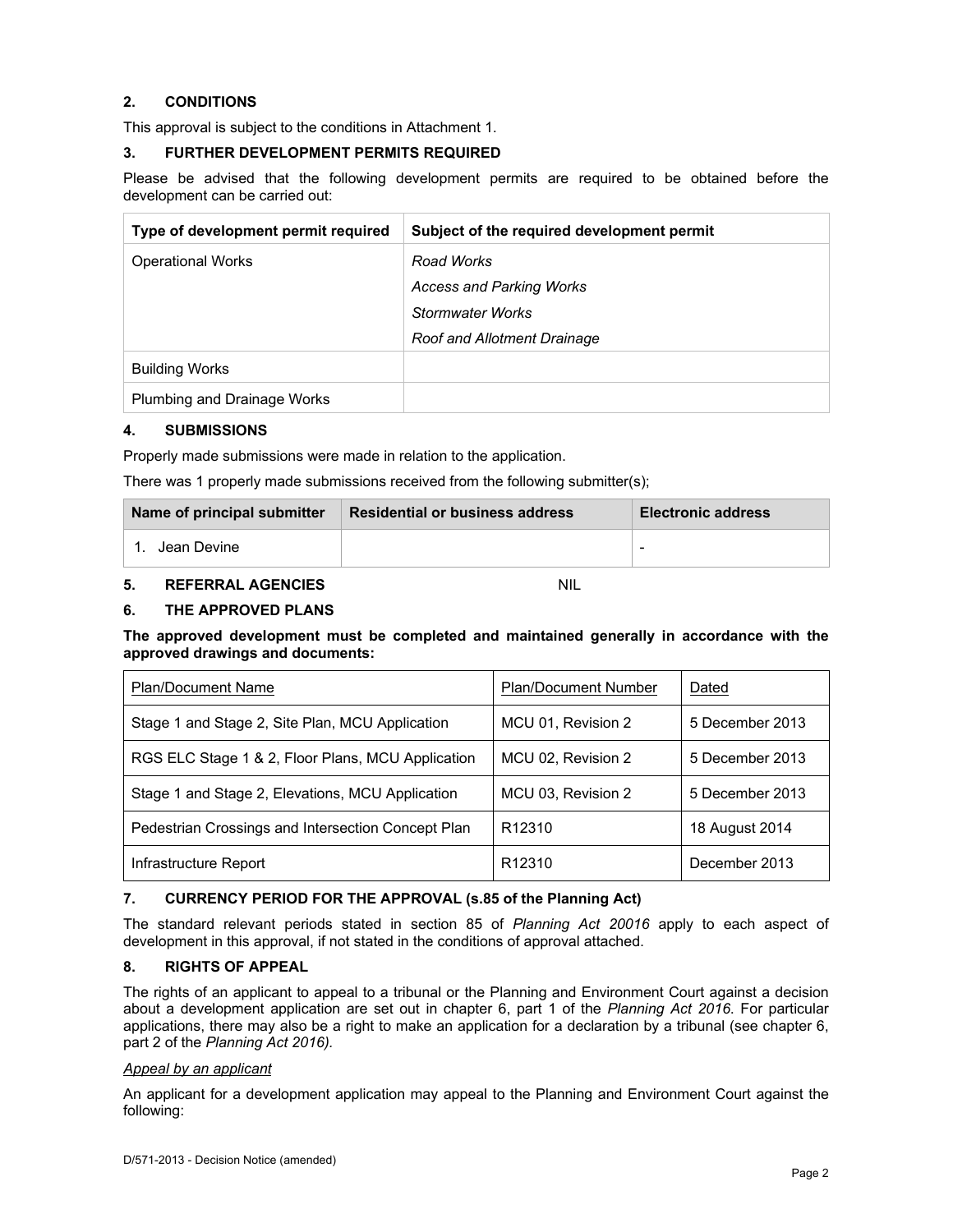- the refusal of all or part of the development application
- a provision of the development approval
- the decision to give a preliminary approval when a development permit was applied for
- a deemed refusal of the development application.

An applicant may also have a right to appeal to the Development tribunal. For more information, see schedule 1 of the *Planning Act 2016*.

#### *Appeal by a submitter*

A submitter for a development application may appeal to the Planning and Environment Court against:

- any part of the development application for the development approval that required impact assessment
- a variation request.

The timeframes for starting an appeal in the Planning and Environment Court are set out in section 229 of the *Planning Act 2016*.

**Attachment 2** is an extract from the *Planning Act 2016* that sets down the applicant's appeal rights and the appeal rights of a submitter.

#### **9. WHEN THE DEVELOPMENT APPROVAL TAKES EFFECT**

This development approval takes effect:

From the time the decision notice is given – if there is no submitter and the applicant does not appeal the decision to the court.

#### Or

When the submitter's appeal period ends  $-$  if there is a submitter and the applicant does not appeal the decision to the court.

Or

Subject to the decision of the court, when the appeal is finally decided  $-$  if an appeal is made to the court.

# **10. ORIGINAL DECISION ASSESSMENT MANAGER**

| Name: | Tarnya Fitzgibbon<br><b>COORDINATOR</b><br><b>DEVELOPMENT ASSESSMENT</b> | Date: 25 August 2014 |
|-------|--------------------------------------------------------------------------|----------------------|
|       |                                                                          |                      |

# **11. ASSESSMENT MANAGER**

| Name: | Tarnya Fitzgibbon<br><b>COORDINATOR</b><br><b>DEVELOPMENT ASSESSMENT</b> | Signature: | Date: | 29 November 2018 |
|-------|--------------------------------------------------------------------------|------------|-------|------------------|
|       |                                                                          |            |       |                  |

#### **Attachment 1 – Conditions of the approval**

*Part 1* **–** *Conditions imposed by the assessment manager [Note: where a condition is imposed about infrastructure under Chapter 4 of the Planning Act 2016, the relevant provision of the Act under which this condition was imposed must be specified.]*

#### **Attachment 2—Extract on appeal rights**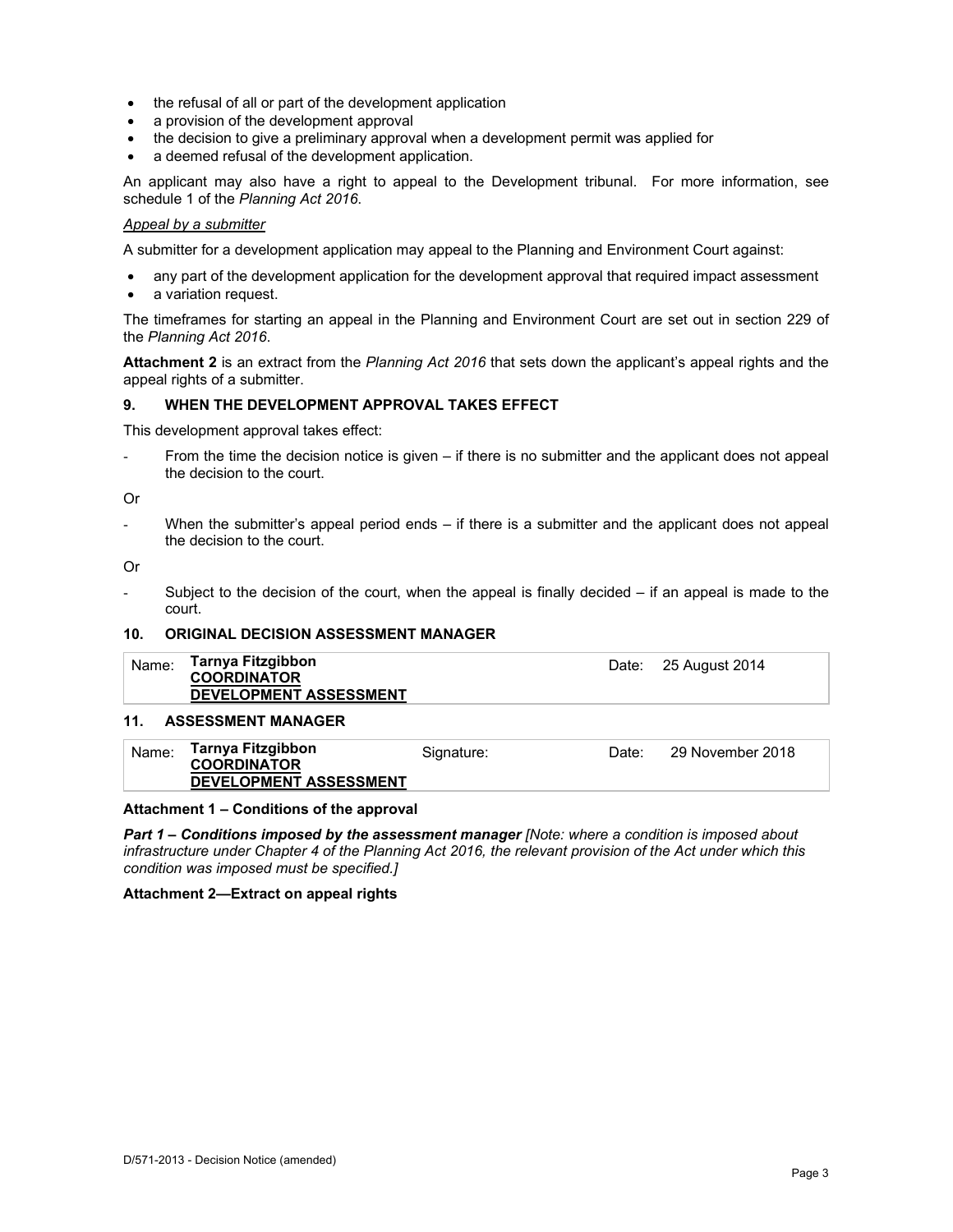

# **Attachment 1 – Part 1**

# **Rockhampton Regional Council Conditions**

*PLANNING ACT 2016*

# ADMINISTRATION

- 1.1 The Developer is responsible for ensuring compliance with this approval and the Conditions of the approval by an employee, agent, contractor or invitee of the Developer.
- 1.2 Where these Conditions refer to "Council" in relation to requiring Council to approve or to be satisfied as to any matter, or conferring on the Council a function, power or discretion, that role of the Council may be fulfilled in whole or in part by a delegate appointed for that purpose by the Council.
- 1.3 All conditions of this approval must be undertaken and completed to the satisfaction of Council, at no cost to Council.
- 1.4 All conditions, works, or requirements of this approval must be undertaken and completed prior to the commencement of the use, unless otherwise stated.
- 1.5 Where applicable, infrastructure requirements of this approval must be contributed to the relevant authorities, at no cost to Council prior to the commencement of the use, unless otherwise stated.
- 1.6 The following further Development Permits must be obtained prior to the commencement of any works associated with their purposes:
	- 1.6.1 Operational Works:
		- (i) Road Works;
		- (ii) Access and Parking Works;
		- (iii) Stormwater Works; and
		- (iv) Roof and Allotment Drainage Works.
	- 1.6.2 Plumbing and Drainage Works; and
	- 1.6.3 Building Works.
- 1.7 All Development Permits for Operational Works and Plumbing and Drainage Works must be obtained prior to the issue of a Development Permit for Building Works.
- 1.8 Unless otherwise stated, all works must be designed, constructed and maintained in accordance with the relevant Council policies, guidelines and standards.
- 1.9 All engineering drawings/specifications, design and construction works must comply with the requirements of the relevant *Australian Standards* and must be approved, supervised and certified by a Registered Professional Engineer of Queensland.

### 2.0 APPROVED PLANS AND DOCUMENTS

2.1 The approved development must be completed and maintained generally in accordance with the approved plans and documents, except where amended by the conditions of this permit:

| <b>Plan/Document Name</b>                                 | <b>Plan/Document Number</b> | Dated             |
|-----------------------------------------------------------|-----------------------------|-------------------|
| Stage 1 and Stage 2, Site Plan,<br><b>MCU Application</b> | MCU 01, Revision 2          | l 5 December 2013 |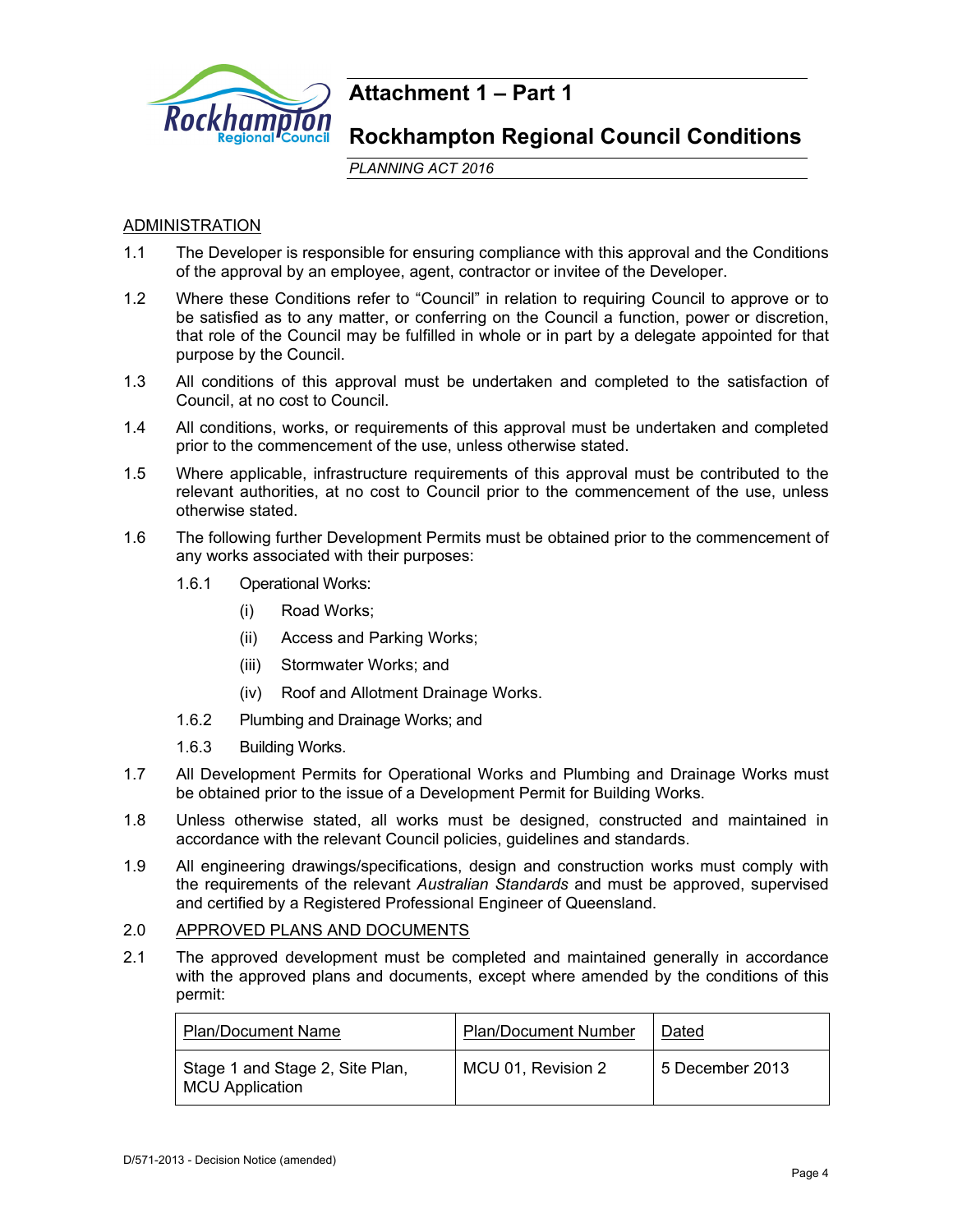| <b>Plan/Document Name</b>                                    | <b>Plan/Document Number</b> | Dated           |
|--------------------------------------------------------------|-----------------------------|-----------------|
| RGS ELC Stage 1 & 2, Floor Plans,<br><b>MCU Application</b>  | MCU 02, Revision 2          | 5 December 2013 |
| Stage 1 and Stage 2, Elevations,<br><b>MCU Application</b>   | MCU 03, Revision 2          | 5 December 2013 |
| Pedestrian Crossings and<br><b>Intersection Concept Plan</b> | R <sub>12310</sub>          | 18 August 2014  |
| Infrastructure Report                                        | R <sub>12310</sub>          | December 2013   |

- 2.2 Where there is any conflict between the conditions of this approval and the details shown on the approved plans and documents, the conditions of approval must prevail.
- 2.3 Where conditions require the above plans or documents to be amended, the revised document(s) must be submitted for endorsement by Council prior to the submission of a Development Application for Operational Works.

# 3.0 STAGED DEVELOPMENT

- 3.1 This approval is for a development to be undertaken in two (2) discrete stages, namely:
	- 3.1.1 Room 1, Room 2 and carpark (Stage One); and
	- 3.1.2 Room 3, Room 4 and Room 5 (Stage Two).

in accordance with the approved Site Plan (refer to condition 2.1).

- 3.2 Stage one must be completed prior to Stage two.
- 3.3 Unless otherwise expressly stated, the conditions must be read as being applicable to all stages.
- 4.0 ROAD WORKS
- 4.1 A Development Permit for Operational Works (road works) must be obtained prior to the commencement of any road works on the site.
- 4.2 All works must be designed and constructed in accordance with the approved plans (refer to condition 2.1), *Capricorn Municipal Development Guidelines*, relevant *Australian Standards* and the provisions of a Development Permit for Operational Works (road works).
- 4.3 All pathways and access ramps must be designed and constructed in accordance with *Australian Standard AS1428 "Design for Access and Mobility"*. All pathways located within a road reserve or public use land must be provided with public space lighting in accordance with *Australian Standard AS1158 "Lighting for Roads and Public Spaces"*.
- 4.4 All pathways must incorporate kerb ramps at all road crossing points.
- 4.5 Traffic signs and pavement markings must be provided in accordance with the *Manual of Uniform Traffic Control Devices – Queensland*. Where necessary, existing traffic signs and pavement markings must be modified in accordance with the *Manual of Uniform Traffic Control Devices – Queensland*.

# 5.0 ACCESS AND PARKING WORKS

- 5.1 A Development Permit for Operational Works (access and parking works) must be obtained prior to the commencement of any access and parking works on the site.
- 5.2 All works must be designed and constructed in accordance with the approved plans (refer to condition 2.1), *Capricorn Municipal Development Guidelines*, *Australian Standard*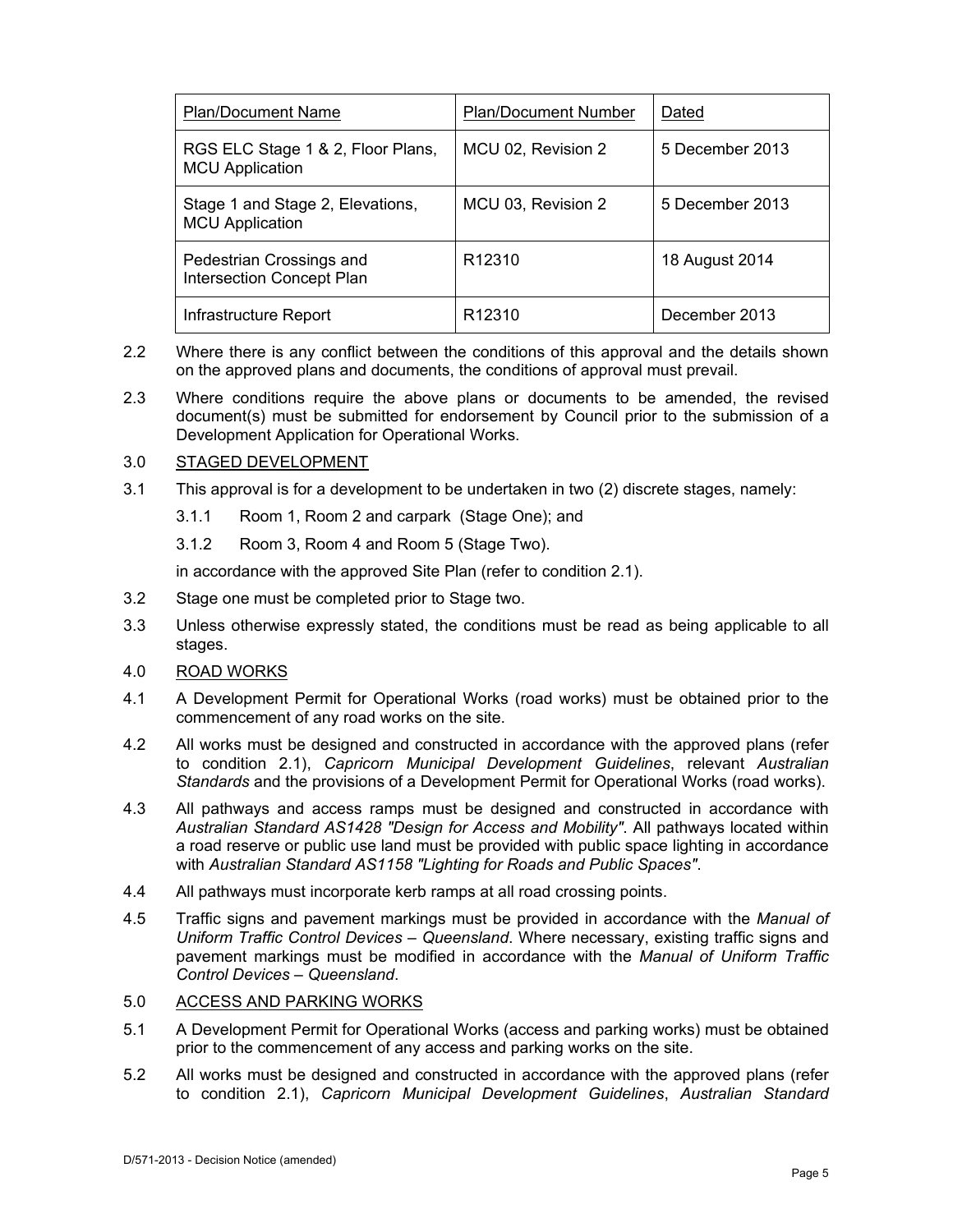*AS2890 "Parking Facilities"* and the provisions of a Development Permit for Operational Works (access and parking works).

- 5.3 The existing access for the proposed development must be upgraded to accommodate twoway traffic and comply with the requirements of the *Capricorn Municipal Development Guidelines*.
- 5.4 A minimum of thirty-two (32) parking spaces must be provided on-site.

### 6.0 SEWERAGE WORKS

- 6.1 All works must be designed and constructed in accordance with the approved plans (refer to condition 2.1), *Capricorn Municipal Development Guidelines*, *Water Supply (Safety and Reliability) Act*, *Plumbing and Drainage Act.*
- 6.2 The development must be connected to Council's reticulated sewerage network*.*
- 6.3 The existing sewerage connection point(s) must be retained and upgraded, if necessary, to service the development.
- 6.4 Sewer connections located within trafficable areas must be raised or lowered to suit the finished surface levels and must be provided with trafficable lids.

#### 7.0 WATER WORKS

- 7.1 All works must be designed and constructed in accordance with the approved plans (refer to condition 2.1), *Capricorn Municipal Development Guidelines*, *Water Supply (Safety and Reliability) Act*, the *Plumbing and Drainage Act*.
- 7.2 The development must be connected to Council's reticulated water network*.*
- 7.3 The existing water connection point(s) must be retained and upgraded, if necessary, to service the development.
- 7.4 Water meter boxes located within trafficable areas must be raised or lowered to suit the finished surface level and must be provided with heavy duty trafficable lids.
- 7.5 The applicant must ensure adequate fire fighting protection is available from the existing hydrant within the Reservoir Road reserve and also from the on-site fire fighting equipment for the proposed development. Should adequate protection not be achievable, upgrade of on-site fire fighting equipment, internal pillar hydrant, water tanks, and pumps will be required. The fire fighting strategy must be approved by a suitably qualified Hydraulic Consultant.

#### 8.0 PLUMBING AND DRAINAGE WORKS

- 8.1 All plumbing and sanitary drainage works must be in accordance with regulated work under the *Plumbing and Drainage Act* and Council's Plumbing and Drainage Policies.
- 8.2 Alteration, disconnection or relocation of internal sanitary drainage works associated with the existing building must be in accordance with regulated work under the *Plumbing and Drainage Act.*
- 8.3 Sewerage/amended sewerage trade waste permits must be obtained for the discharge of any non-domestic waste into Council's sewerage reticulation. Arrester traps must be provided where commercial or non-domestic waste water is proposed to be discharged into the system.
- 8.4 Hoses must be provided at the refuse container area, and washdown must be drained to the sewer in accordance with a Plumbing and Drainage Permit and Sewerage Trade Waste Permit.
- 9.0 STORMWATER WORKS
- 9.1 A Development Permit for Operational Works (stormwater works) must be obtained prior to the commencement of any stormwater works on the site.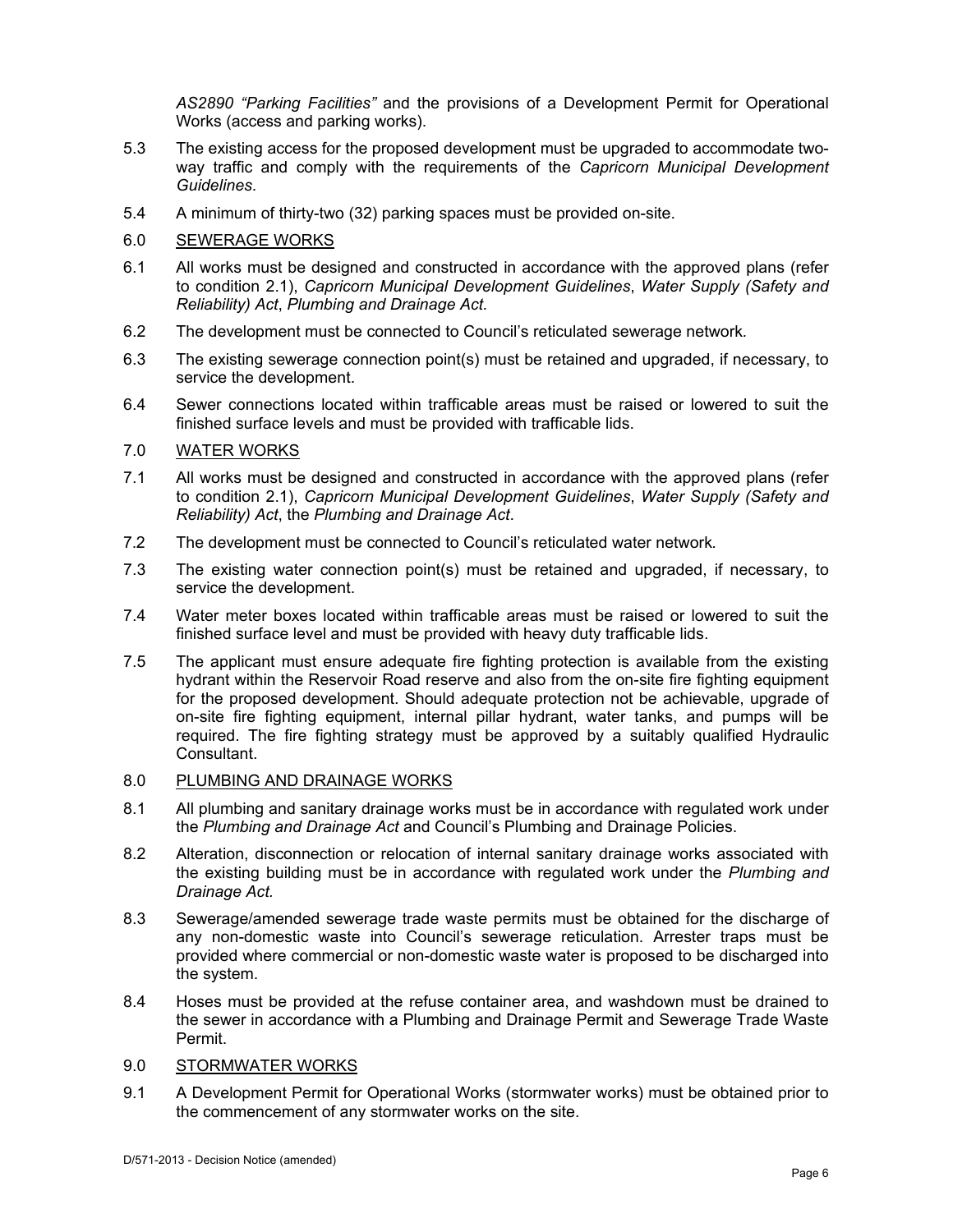- 9.2 All stormwater drainage works must be designed and constructed in accordance with the approved plans (refer to condition 2.1), *Queensland Urban Drainage Manual*, *Capricorn Municipal Development Guidelines*, sound engineering practice and the provisions of a Development Permit for Operational Works (stormwater works).
- 9.3 All stormwater must drain to a demonstrated lawful point of discharge and must not adversely affect adjoining land or infrastructure by way of blocking, altering or diverting existing stormwater runoff patterns or have the potential to cause damage to other infrastructure.
- 9.4 The Operational Works (stormwater works) application must include an assessment of how the development meets the water quality objectives of the *State Planning Policy*.
- 9.5 The proposed development must not increase peak stormwater runoff for a selected range of storm events up to and including the one in one hundred year storm event (100 year Average Recurrence Interval) for the post development condition.
- 9.6 Easements must be provided over all land assessed to be within the one in one hundred year rainfall event (100 year Average Recurrence Interval) inundation area.
- 9.7 Any application for a Development Permit for Operational Works (stormwater works) must be accompanied by a Drainage Strategy, prepared and certified by a Registered Professional Engineer of Queensland, which as a minimum includes:
	- 9.7.1 details of any proposed on-site detention/retention systems and associated outlet systems required to mitigate the impacts of the proposed development on downstream lands and existing upstream and downstream drainage systems;
	- 9.7.2 identification and conceptual design of all new drainage systems, and modifications to existing drainage systems required to adequately manage stormwater collection and discharge from the proposed development;
	- 9.7.3 demonstration of how major design storm flows are conveyed through the subject development to a lawful point of discharge in accordance with the *Queensland Urban Drainage Manual* and the *Capricorn Municipal Development Guidelines*;
	- 9.7.4 identification of the area of land inundated as a consequence of the minor and major design storm events in the catchment for both the pre-development and post-development scenarios; and
	- 9.7.5 details of all calculations, assumptions and data files (where applicable).
- 10.0 ROOF AND ALLOTMENT DRAINAGE WORKS
- 10.1 A Development Permit for Operational Works (roof and allotment drainage works) must be obtained prior to the commencement of any drainage works on the site.
- 10.2 All roof and allotment drainage must be in accordance with the requirements of the *Queensland Urban Drainage Manual* and the *Capricorn Municipal Development Guidelines*.
- 10.3 All roof and allotment drainage must be discharged such that it does not restrict, impair or change the natural flow of runoff water or cause a nuisance to adjoining properties or infrastructure.
- 11.0 SITE WORKS
- 11.1 All earthworks must be undertaken in accordance with *Australian Standard AS3798 "Guidelines on Earthworks for Commercial and Residential Developments".*
- 11.2 Site works must be constructed such that they do not, at any time, in any way restrict, impair or change the natural flow of runoff water, or cause a nuisance or worsening to adjoining properties or infrastructure.
- 11.3 Any vegetation cleared or removed must be: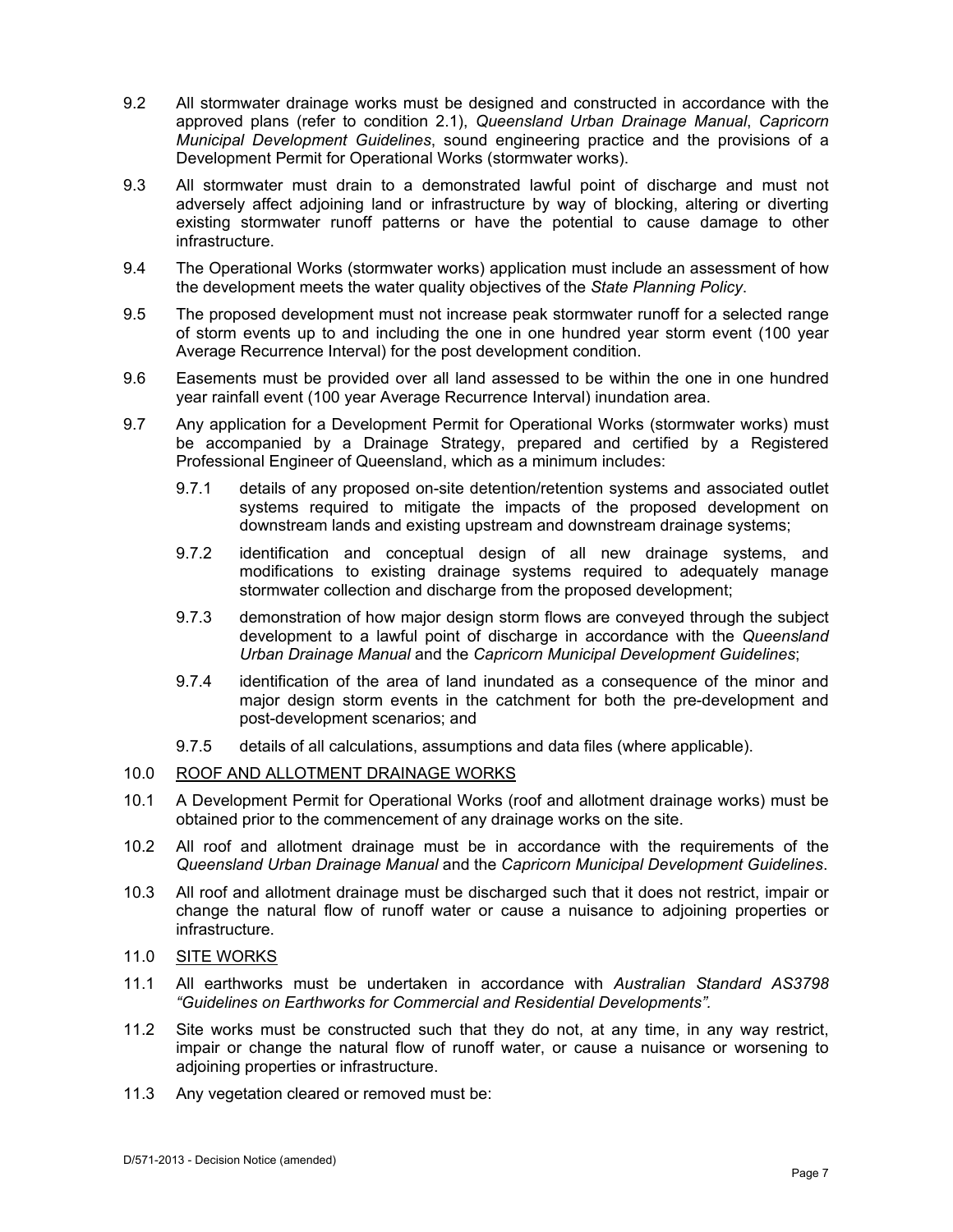- (i) mulched on-site and utilised on-site for landscaping purposes, in accordance with the landscaping plan approved by Council; or
- (ii) removed for disposal at a location approved by Council;

within sixty (60) days of clearing. Any vegetation removed must not be burnt.

- 11.4 All site works must be undertaken to ensure that there is a lawful point of discharge to which the developed flows from the land drain. Easements will be required over any other land to accommodate the flows.
- 12.0 BUILDING WORKS
- 12.1 The existing demountable building and storage shed on the subject land must be removed.
- 12.2 All external elements, such as air conditioners, must be adequately screened from public view, to Council's satisfaction. Noise from any external elements, such as air conditioners, must not exceed the limits specified in the *Environmental Protection Act*.
- 12.3 Any lighting devices associated with the development, such as sensory lighting, must be positioned on the site and shielded so as not to cause glare or other nuisance to nearby residents and motorists. Night lighting must be designed, constructed and operated in accordance with *Australian Standard AS4282 "Control of the obtrusive effects of outdoor lighting"*.
- 12.4 Childproof fencing must be provided between play areas and roads, carparks, driveways and neighbouring properties.

## 12.5 **Deleted**

- 12.6 All waste storage areas must be surrounded by at least a 1.8 metre high fence that obstructs from view the contents of the bin compound by any member of the public from any public place.
- 12.7 Impervious paved and drained washdown areas to accommodate all refuse containers must be provided. The areas must be aesthetically screened from any road frontage or adjoining property.
- 13.0 LANDSCAPING WORKS
- 13.1 Landscaping must be established generally in accordance with the approved plans (refer to condition 2.1).
- 13.2 All landscaping must predominantly contain plant species that are locally native to the Central Queensland region.
- 13.3 Landscaping, or any part thereof, upon reaching full maturity, must not:
	- (i) obstruct sight visibility zones as defined in the *Austroads 'Guide to Traffic Engineering Practice'* series of publications;
	- (ii) adversely affect any road lighting or public space lighting; or
	- (iii) adversely affect any Council infrastructure, or public utility plant.
- 13.4 Large trees must not be planted within one (1) metre of the centreline of any sewerage infrastructure. Small shrubs and groundcover are acceptable.
- 13.5 The landscaped areas must be subject to an ongoing maintenance and replanting programme (if necessary).
- 14.0 ELECTRICITY AND TELECOMMUNICATIONS
- 14.1 Underground electricity and telecommunication connections must be provided to the proposed development to the standards of the relevant authorities.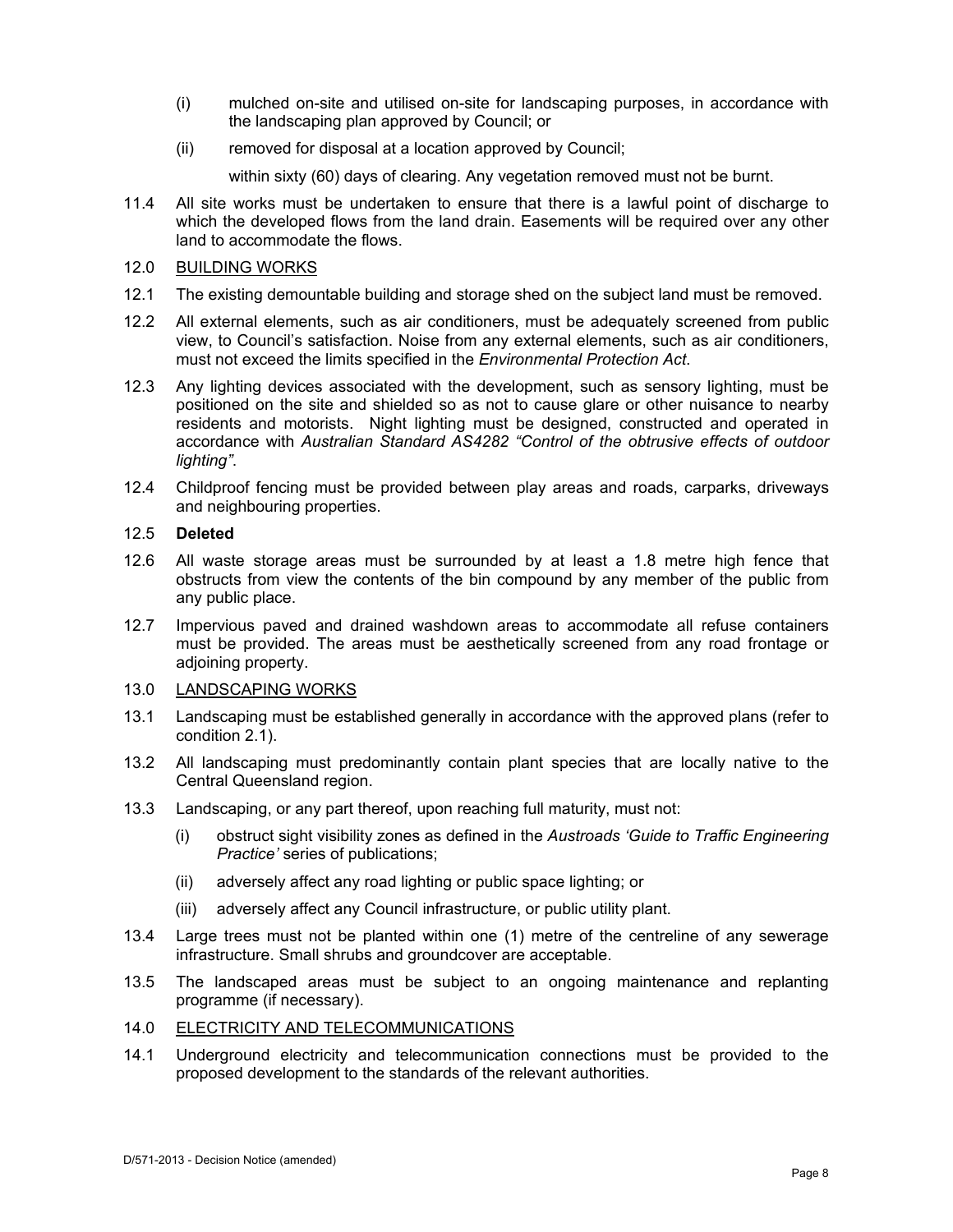### 15.0 ASSET MANAGEMENT

- 15.1 Any alteration necessary to electricity, telephone, water mains, sewerage mains, and/or public utility installations resulting from the development or in connection with the development, must be at full cost to the Developer.
- 15.2 Any damage to existing kerb and channel, pathway or roadway (including removal of concrete slurry from public land, pathway, roads, kerb and channel and stormwater gullies and drainage lines) which may occur during any works carried out in association with the approved development must be repaired. This must include the reinstatement of the existing traffic signs and pavement markings which may have been removed.
- 15.3 'As constructed' information pertaining to assets to be handed over to Council and those which may have an impact on Council's existing and future assets must be provided prior to the commencement of the use. This information must be provided in accordance with the Manual for Submission of Digital As Constructed Information.

# 16.0 ENVIRONMENTAL

16.1 The Erosion Control and Stormwater Control Management Plan must be implemented and maintained on-site for the duration of the works, and until all exposed soil areas are permanently stabilised (for example, turfed, hydromulched, concreted, landscaped). The prepared Erosion Control and Stormwater Control Management Plan must be available onsite for inspection by Council Officers during those works.

# 17.0 OPERATING PROCEDURES

- 17.1 All construction materials, waste, waste skips, machinery and contractors' vehicles must be located and stored or parked within the site. No storage of materials, parking of construction machinery or contractors' vehicles will be permitted in Archer Street, Quarry Street or Reservoir Street.
- 17.2 Noise from the activity must not cause an environmental nuisance.
- 17.3 All waste storage areas must be kept in a clean, tidy condition in accordance with *Environmental Protection (Waste Management) Regulations*.

# ADVISORY NOTES

### NOTE 1. Aboriginal Cultural Heritage

It is advised that under *Section 23 of the Aboriginal Cultural Heritage Act 2003*, a person who carries out an activity must take all reasonable and practicable measures to ensure the activity does not harm Aboriginal Cultural Heritage (the "cultural heritage duty of care"). Maximum penalties for breaching the duty of care are listed in the Aboriginal Cultural Heritage legislation. The information on Aboriginal Cultural Heritage is available on the Department of Aboriginal and Torres Strait Islander and Multicultural Affairs website www.datsima.qld.gov.au.

### NOTE 2. Asbestos Removal

Any demolition and/or removal works involving asbestos materials must be undertaken in accordance with the requirements of the *Workplace Health and Safety* legislation and *Public Health Act 2005*.

### NOTE 3. General Environmental Duty

General environmental duty under the *Environmental Protection Act* prohibits unlawful environmental nuisance caused by noise, aerosols, particles, dust, ash, fumes, light, odour or smoke beyond the boundaries of the property during all stages of the development including earthworks, construction and operation.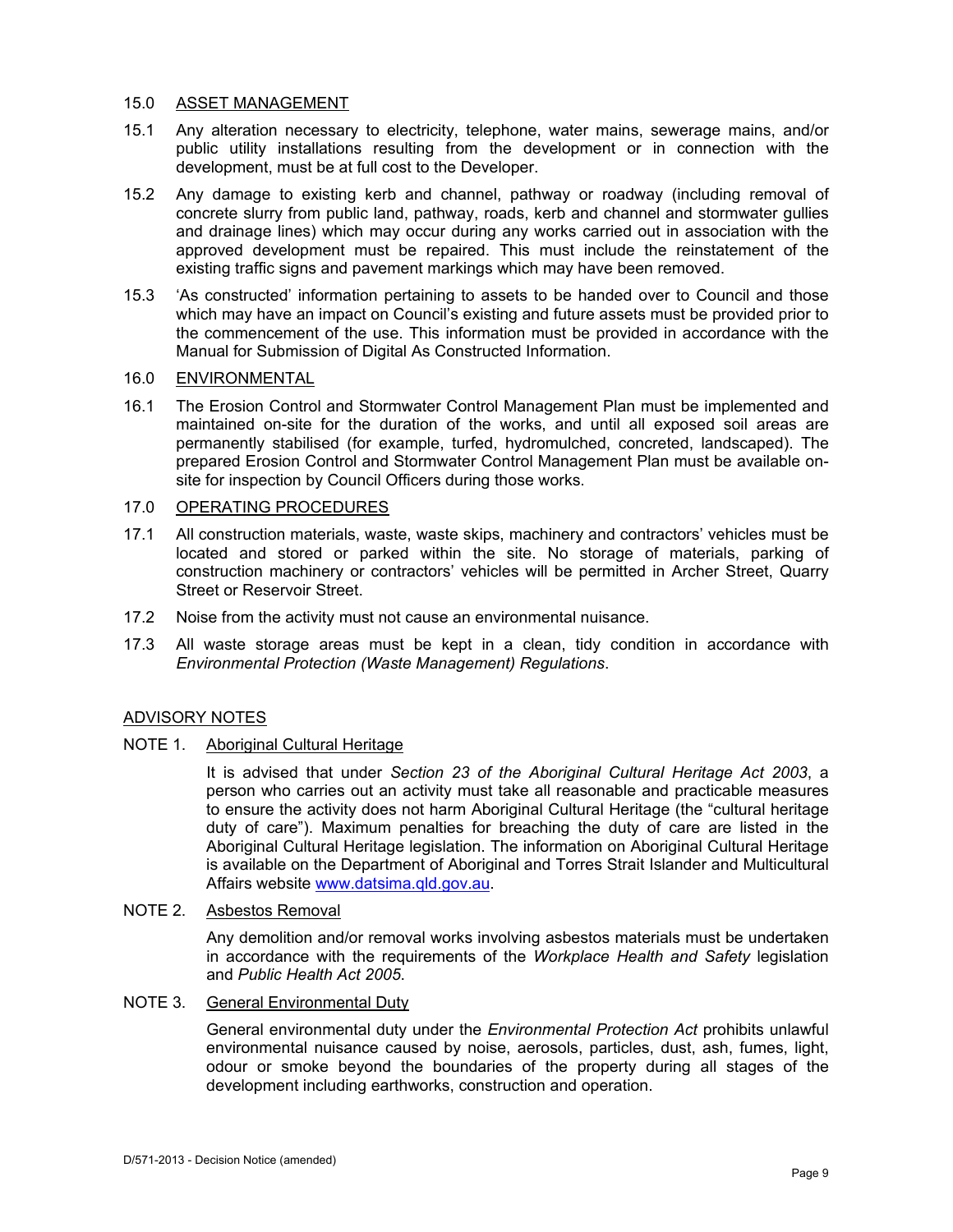## NOTE 4. Licensable Activities

The proposed activity will most likely require amendment to both the premises Food Business Licence and Food Safety Program, Council's Environment and Public Health Unit must be consulted to determine whether any amendment approvals are required prior to each stage of the development.

# NOTE 5. General Safety Of Public During Construction

The *Workplace Health and Safety Act* and *Manual of Uniform Traffic Control Devices* must be complied with in carrying out any construction works, and to ensure safe traffic control and safe public access in respect of works being constructed on a road.

## NOTE 6. Adopted Infrastructure Charges Notice

This application is subject to infrastructure contributions in accordance with Council policies. The contributions are presented on an Adopted Infrastructure Charges Notice.

### NOTE 7. Aboriginal Cultural Heritage

It is advised that under *Section 23 of the Aboriginal Cultural Heritage Act 2003*, a person who carries out an activity must take all reasonable and practicable measures to ensure the activity does not harm Aboriginal Cultural Heritage (the "cultural heritage duty of care"). Maximum penalties for breaching the duty of care are listed in the Aboriginal Cultural Heritage legislation. The information on Aboriginal Cultural Heritage is available on the Department of Aboriginal and Torres Strait Islander and Multicultural Affairs website www.datsima.qld.gov.au.

## NOTE 8. Asbestos Removal

Any demolition and/or removal works involving asbestos materials must be undertaken in accordance with the requirements of the *Workplace Health and Safety* legislation and *Public Health Act 2005*.

# NOTE 9. General Environmental Duty

General environmental duty under the *Environmental Protection Act* prohibits unlawful environmental nuisance caused by noise, aerosols, particles, dust, ash, fumes, light, odour or smoke beyond the boundaries of the property during all stages of the development including earthworks, construction and operation.

# NOTE 10. Licensable Activities

The proposed activity will most likely require amendment to both the premises Food Business Licence and Food Safety Program, Council's Environment and Public Health Unit must be consulted to determine whether any amendment approvals are required prior to each stage of the development.

# NOTE 11. General Safety Of Public During Construction

The *Workplace Health and Safety Act* and *Manual of Uniform Traffic Control Devices* must be complied with in carrying out any construction works, and to ensure safe traffic control and safe public access in respect of works being constructed on a road.

# NOTE 12. Adopted Infrastructure Charges Notice

This application is subject to infrastructure contributions in accordance with Council policies. The contributions are presented on an Adopted Infrastructure Charges Notice.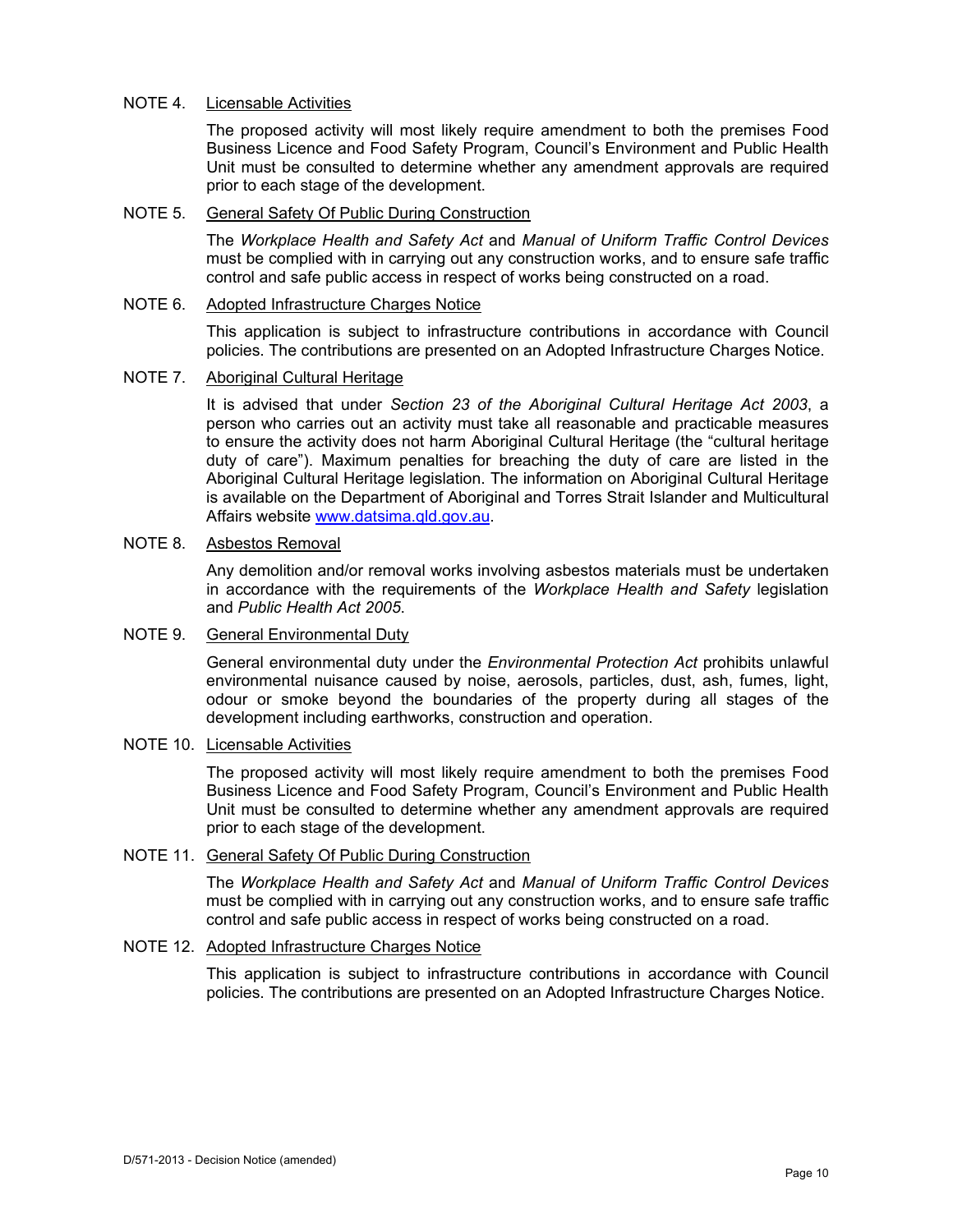

# **Attachment 2 - Appeal Rights**

*PLANNING ACT 2016*

The following is an extract from the *Planning Act 2016 (Chapter 6)* 

#### *Appeal rights*

#### *229 Appeals to tribunal or P&E Court*

- (1) Schedule 1 states—
	- (a) matters that may be appealed to— (i) either a tribunal or the P&E Court; or (ii) only a tribunal; or
		- (iii) only the P&E Court; and
	- (b) the person—
		- (i) who may appeal a matter (the **appellant**); and (ii) who is a respondent in an appeal of the matter; and (iii) who is a co-respondent in an appeal of the matter; and
		- (iv) who may elect to be a co-respondent in an appeal of the matter.
- (2) An appellant may start an appeal within the appeal period.
- (3) The **appeal period** is—
	- (a) for an appeal by a building advisory agency—10 business days after a decision notice for the decision is given to the agency or
	- (b) for an appeal against a deemed refusal—at any time after the deemed refusal happens; or
	- (c) for an appeal against a decision of the Minister, under chapter 7, part 4, to register premises or to renew the registration of premises—20 business days after a notice is published under section 269(3)(a) or (4); or
	- (d) for an appeal against an infrastructure charges notice— 20 business days after the infrastructure charges notice is given to the person; or
	- (e) for an appeal about a deemed approval of a development application for which a decision notice has not been given—30 business days after the applicant gives the deemed approval notice to the assessment manager; or
	- (f) for any other appeal—20 business days after a notice of the decision for the matter, including an enforcement notice, is given to the person.
	- Note—
		- See the P&E Court Act for the court's power to extend the appeal period.
- (4) Each respondent and co-respondent for an appeal may be heard in the appeal.
- (5) If an appeal is only about a referral agency's response, the assessment manager may apply to the tribunal or P&E Court to withdraw from the appeal.
- (6) To remove any doubt, it is declared that an appeal against an infrastructure charges notice must not be about—
	- (a) the adopted charge itself; or
	- (b) for a decision about an offset or refund—
		- (i) the establishment cost of trunk infrastructure identified in a LGIP; or
	- (ii) the cost of infrastructure decided using the method included in the local government's charges resolution.

#### **230 Notice of appeal**

- (1) An appellant starts an appeal by lodging, with the registrar of the tribunal or P&E Court, a notice of appeal that— (a) is in the approved form; and
	- (b) succinctly states the grounds of the appeal.
- (2) The notice of appeal must be accompanied by the required fee.
- (3) The appellant or, for an appeal to a tribunal, the registrar must, within the service period, give a copy of the notice of appeal to—
	- (a) the respondent for the appeal; and
	- (b) each co-respondent for the appeal; and
- (c) for an appeal about a development application under schedule 1, table 1, item 1—each principal submitter for the development application; and
- (d) for an appeal about a change application under schedule 1, table 1, item 2—each principal submitter for the change application; and
- (e) each person who may elect to become a co-respondent for the appeal, other than an eligible submitter who is not a principal submitter in an appeal under paragraph (c) or (d); and
- (f) for an appeal to the P&E Court—the chief executive; and
- (g) for an appeal to a tribunal under another Act—any other
- person who the registrar considers appropriate.
- (4) The **service period** is—
	- (a) if a submitter or advice agency started the appeal in the P&E Court—2 business days after the appeal is started; or
	- (b) otherwise—10 business days after the appeal is started.
- (5) A notice of appeal given to a person who may elect to be a co-respondent must state the effect of subsection
- (6) A person elects to be a co-respondent by filing a notice of election, in the approved form, within 10 business days after the notice of appeal is given to the person*.*

#### **231 Other appeals**

- (1) Subject to this chapter, schedule 1 and the P&E Court Act, unless the Supreme Court decides a decision or other matter under this Act is affected by jurisdictional error, the decision or matter is non-appealable.
- (2) The Judicial Review Act 1991, part 5 applies to the decision or matter to the extent it is affected by jurisdictional error.
- (3) A person who, but for subsection (1) could have made an application under the Judicial Review Act 1991 in relation to the decision or matter, may apply under part 4 of that Act for a statement of reasons in relation to the decision or matter.
- (4) In this section— **decision** includes—
	- (a) conduct engaged in for the purpose of making a decision; and
	- (b) other conduct that relates to the making of a decision; and
	- (c) the making of a decision or the failure to make a decision; and
	- (d) a purported decision; and
	- (e) a deemed refusal.
- **non-appealable**, for a decision or matter, means the decision or matter—
	- (a) is final and conclusive; and
	- (b) may not be challenged, appealed against, reviewed, quashed, set aside or called into question in any other way under the Judicial Review Act 1991 or otherwise, whether by the Supreme Court, another court, a tribunal or another entity; and
	- (c) is not subject to any declaratory, injunctive or other order of the Supreme Court, another court, a tribunal or another entity on any ground.

#### **232 Rules of the P&E Court**

- (1) A person who is appealing to the P&E Court must comply with the rules of the court that apply to the appeal.
- (2) However, the P&E Court may hear and decide an appeal even if the person has not complied with rules of the P&E Court.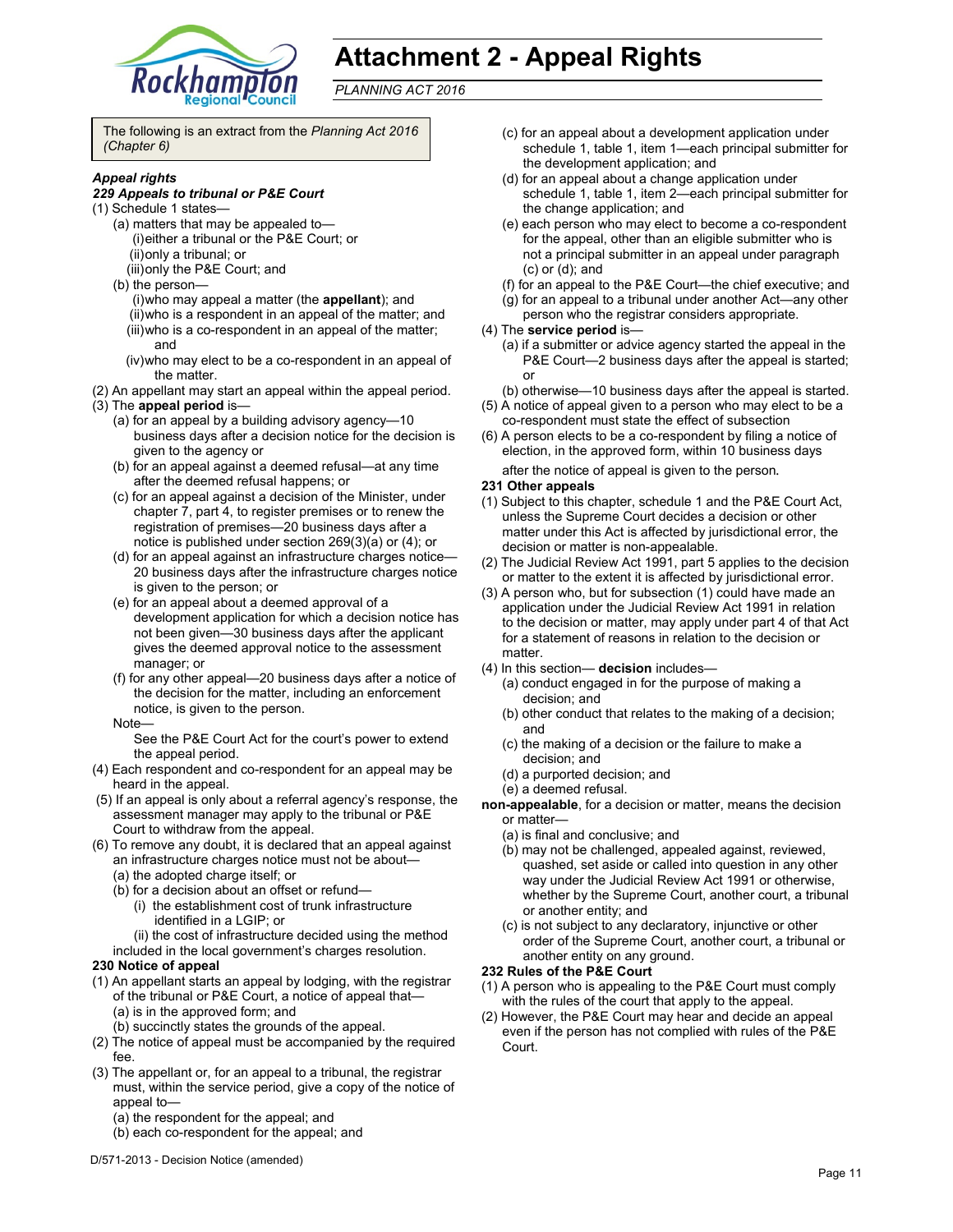

# **Appeal Rights**

*PLANNING ACT 2016*

# **Schedule 1**

#### **Appeals section 229 1 Appeal rights and parties to appeals**

- (1) Table 1 states the matters that may be appealed to—(a) the P&E court; or (b) a tribunal.
- (2) However, table 1 applies to a tribunal only if the matter involves—
	- (a) the refusal, or deemed refusal of a development application, for—
	- (i) a material change of use for a classified building; or
	- (ii) operational work associated with building work, a retaining wall, or a tennis court; or
	- (b) a provision of a development approval for—
	- (i) a material change of use for a classified building; or
- (ii) operational work associated with building work, a retaining wall, or a tennis court; or
	- (c) if a development permit was applied for—the decision to give a preliminary approval for—
		- (i) a material change of use for a classified building; or
		- (ii) operational work associated with building work, a retaining wall, or a tennis court; or
	- (d) a development condition if—
		- (i) the development approval is only for a material change of use that involves the use of a building classified under the Building Code as a class 2 building; and
		- (ii) the building is, or is proposed to be, not more than 3 storeys; and
		- (iii) the proposed development is for not more than 60 sole-occupancy units; or
	- (e) a decision for, or a deemed refusal of, an extension application for a development approval that is only for a material change of use of a classified building; or
	- (f) a decision for, or a deemed refusal of, a change application for a development approval that is only for a material change of use of a classified building; or
	- (g) a matter under this Act, to the extent the matter relates to—
		- (i) the Building Act, other than a matter under that Act that may or must be decided by the Queensland Building and Construction Commission; or
		- (ii) the Plumbing and Drainage Act, part 4 or 5; or
	- (h) a decision to give an enforcement notice in relation to a matter under paragraphs (a) to (g); or
	- (i) a decision to give an infrastructure charges notice; or
	- (j) the refusal, or deemed refusal, of a conversion application; or
	- (k) a matter that, under another Act, may be appealed to the tribunal; or
	- (l) a matter prescribed by regulation.
- (3) Also, table 1 does not apply to a tribunal if the matter
- involves—
	- (a) for a matter in subsection  $(2)(a)$  to  $(d)$ 
		- (i) a development approval for which the development application required impact assessment; and
		- (ii) a development approval in relation to which the assessment manager received a properly made submission for the development application; or
	- (b) a provision of a development approval about the identification or inclusion, under a variation approval, of a matter for the development.
- (4) Table 2 states the matters that may be appealed only to the P&E Court.
- (5) Table 3 states the matters that may be appealed only to the tribunal.
- (6) In each table—
	- (a) column 1 states the appellant in the appeal; and
	- (b) column 2 states the respondent in the appeal; and
	- (c) column 3 states the co-respondent (if any) in the appeal; and
	- (d) column 4 states the co-respondents by election (if any) in the appeal.
- (7) If the chief executive receives a notice of appeal under section 230(3)(f), the chief executive may elect to be a corespondent in the appeal.

| Table 1<br>Appeals to the P&E Court and, for certain matters, to a tribunal                                                                                                                                                                                                                                                                    |                           |                                         |                                                       |
|------------------------------------------------------------------------------------------------------------------------------------------------------------------------------------------------------------------------------------------------------------------------------------------------------------------------------------------------|---------------------------|-----------------------------------------|-------------------------------------------------------|
| 1. Development applications<br>An appeal may be made against-<br>(a) the refusal of all or part of the development application; or<br>(b) the deemed refusal of the development application; or<br>(c) a provision of the development approval; or<br>(d) if a development permit was applied for-the decision to give a preliminary approval. |                           |                                         |                                                       |
| Column 1                                                                                                                                                                                                                                                                                                                                       | Column 2                  | Column 3                                | Column 4                                              |
| Appellant                                                                                                                                                                                                                                                                                                                                      | Respondent                | Co-respondent<br>$(if$ any)             | Co-respondent by election<br>$($ if any $)$           |
| The applicant                                                                                                                                                                                                                                                                                                                                  | The assessment<br>manager | If the appeal is about<br>a concurrence | 1 A concurrence agency that is<br>not a co-respondent |

agency's referral response—the

2 If a chosen Assessment manager is the respondent-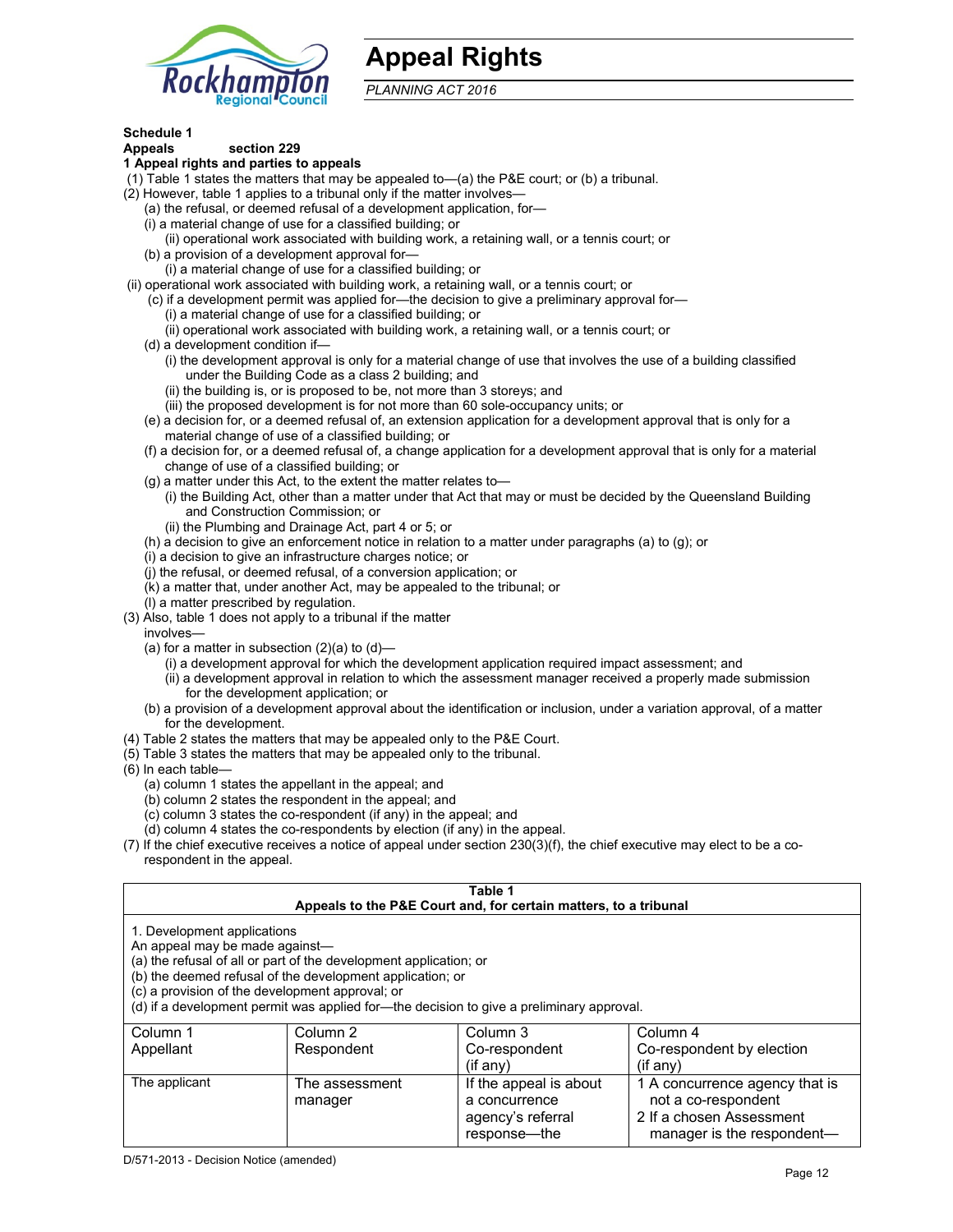| Table 1<br>Appeals to the P&E Court and, for certain matters, to a tribunal                                                                                                                                                                                                                                                                                                                                                                                                                                                                                                                                                                                                                                                                                                                                                                                                                                                                            |                                   |                                                                 |                                                                                                                                                                                                                                                                                                                                                 |
|--------------------------------------------------------------------------------------------------------------------------------------------------------------------------------------------------------------------------------------------------------------------------------------------------------------------------------------------------------------------------------------------------------------------------------------------------------------------------------------------------------------------------------------------------------------------------------------------------------------------------------------------------------------------------------------------------------------------------------------------------------------------------------------------------------------------------------------------------------------------------------------------------------------------------------------------------------|-----------------------------------|-----------------------------------------------------------------|-------------------------------------------------------------------------------------------------------------------------------------------------------------------------------------------------------------------------------------------------------------------------------------------------------------------------------------------------|
|                                                                                                                                                                                                                                                                                                                                                                                                                                                                                                                                                                                                                                                                                                                                                                                                                                                                                                                                                        |                                   | concurrence agency                                              | the prescribed assessment<br>manager<br>3 Any eligible advice agency for<br>the application<br>4 Any eligible submitter for the<br>application                                                                                                                                                                                                  |
| 2. Change applications<br>An appeal may be made against-<br>(b) a deemed refusal of a change application.                                                                                                                                                                                                                                                                                                                                                                                                                                                                                                                                                                                                                                                                                                                                                                                                                                              |                                   |                                                                 | (a) a responsible entity's decision for a change application, other than a decision made by the P&E court; or                                                                                                                                                                                                                                   |
| Column 1<br>Appellant                                                                                                                                                                                                                                                                                                                                                                                                                                                                                                                                                                                                                                                                                                                                                                                                                                                                                                                                  | Column <sub>2</sub><br>Respondent | Column 3<br>Co-respondent<br>(if any)                           | Column 4<br>Co-respondent by election<br>(if any)                                                                                                                                                                                                                                                                                               |
| 1 The applicant<br>2 If the responsible<br>entity is the<br>assessment<br>manager-an<br>affected entity that<br>gave a pre-request<br>notice or response<br>notice                                                                                                                                                                                                                                                                                                                                                                                                                                                                                                                                                                                                                                                                                                                                                                                     | The responsible<br>entity         | If an affected entity<br>starts the appeal-the<br>applicant     | 1 A concurrence agency for the<br>development application<br>2 If a chosen assessment<br>manager is the respondent-<br>the prescribed assessment<br>manager<br>3 A private certifier for the<br>development application<br>4 Any eligible advice agency for<br>the change application<br>5 Any eligible submitter for the<br>change application |
| 3. Extension applications<br>An appeal may be made against-<br>(a) the assessment manager's decision about an extension application; or<br>(b) a deemed refusal of an extension application.                                                                                                                                                                                                                                                                                                                                                                                                                                                                                                                                                                                                                                                                                                                                                           |                                   |                                                                 |                                                                                                                                                                                                                                                                                                                                                 |
| Column 1<br>Appellant                                                                                                                                                                                                                                                                                                                                                                                                                                                                                                                                                                                                                                                                                                                                                                                                                                                                                                                                  | Column <sub>2</sub><br>Respondent | Column 3<br>Co-respondent<br>(if any)                           | Column 4<br>Co-respondent by election<br>(if any)                                                                                                                                                                                                                                                                                               |
| 1 The applicant<br>1<br>For a matter other<br>2.<br>than a deemed<br>refusal of an<br>extension<br>application $-$ a<br>concurrence<br>agency, other than<br>the chief executive,<br>for the application                                                                                                                                                                                                                                                                                                                                                                                                                                                                                                                                                                                                                                                                                                                                               | The assessment<br>manager         | If a concurrence<br>agency starts the<br>appeal - the applicant | If a chosen assessment<br>manager is the respondent - the<br>prescribed assessment manager                                                                                                                                                                                                                                                      |
| 4. Infrastructure charges notices<br>An appeal may be made against an infrastructure charges notice on 1 or more of the following grounds<br>a) The notice involved an error relating to $-$<br>(i) The application of the relevant adopted charge; or<br>Examples of errors in applying an adopted charge -<br>The incorrect application of gross floor area for a non-residential development<br>Applying an incorrect 'use category', under a regulation, to the development<br>The working out of extra demands, for section 120; or<br>(i)<br>An offset or refund; or<br>(ii)<br>b) The was no decision about an offset or refund; or<br>c) If the infrastructure charges notice states a refund will be given - the timing for giving the refund; or<br>d) The amount of the charge is so unreasonable that no reasonable relevant local government could have<br>imposed the amount.<br>Column <sub>2</sub><br>Column 3<br>Column 1<br>Column 4 |                                   |                                                                 |                                                                                                                                                                                                                                                                                                                                                 |
| Appellant                                                                                                                                                                                                                                                                                                                                                                                                                                                                                                                                                                                                                                                                                                                                                                                                                                                                                                                                              | Respondent                        | Co-respondent                                                   | Co-respondent by election                                                                                                                                                                                                                                                                                                                       |

D/571-2013 - Decision Notice (amended)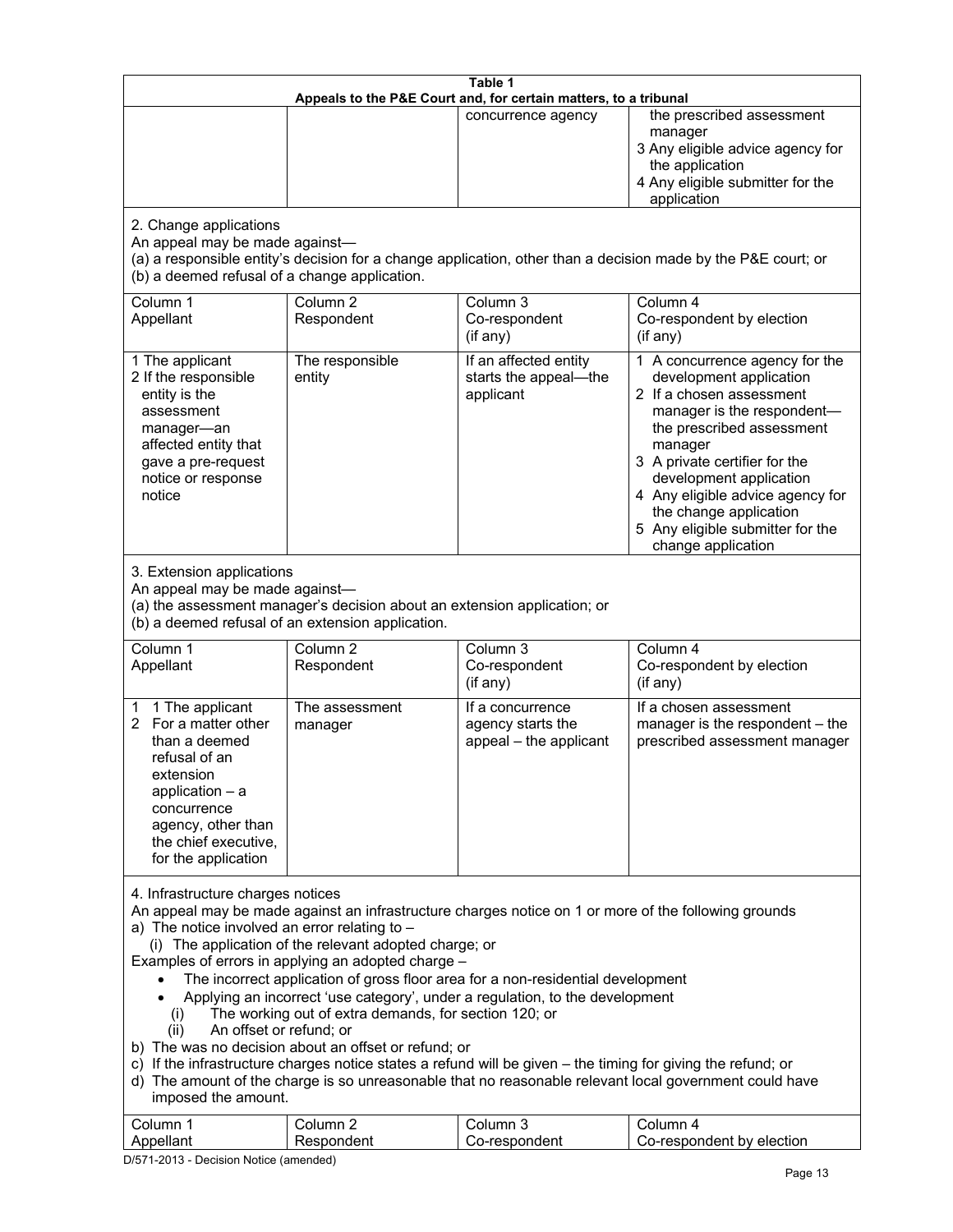| Table 1<br>Appeals to the P&E Court and, for certain matters, to a tribunal                                                                                                                                                                      |                                                                                                                            |                                                                                                                         |                                                                                                                                                                                                                        |
|--------------------------------------------------------------------------------------------------------------------------------------------------------------------------------------------------------------------------------------------------|----------------------------------------------------------------------------------------------------------------------------|-------------------------------------------------------------------------------------------------------------------------|------------------------------------------------------------------------------------------------------------------------------------------------------------------------------------------------------------------------|
|                                                                                                                                                                                                                                                  |                                                                                                                            | (if any)                                                                                                                | (if any)                                                                                                                                                                                                               |
| The person given the<br>Infrastructure charges<br>notice                                                                                                                                                                                         | The local government<br>that gave the<br>infrastructure charges<br>notice                                                  | $\blacksquare$                                                                                                          | $\overline{\phantom{a}}$                                                                                                                                                                                               |
| 5. Conversion applications<br>An appeal may be made against-<br>(a) the refusal of a conversion application; or                                                                                                                                  | (b) a deemed refusal of a conversion application.                                                                          |                                                                                                                         |                                                                                                                                                                                                                        |
| Column 1<br>Appellant                                                                                                                                                                                                                            | Column <sub>2</sub><br>Respondent                                                                                          | Column <sub>3</sub><br>Co-respondent<br>(if any)                                                                        | Column 4<br>Co-respondent by election<br>(if any)                                                                                                                                                                      |
| The applicant                                                                                                                                                                                                                                    | The local government<br>to which the conversion<br>application was made                                                    |                                                                                                                         |                                                                                                                                                                                                                        |
| 6. Enforcement notices                                                                                                                                                                                                                           | An appeal may be made against the decision to give an enforcement notice.                                                  |                                                                                                                         |                                                                                                                                                                                                                        |
| Column 1<br>Appellant                                                                                                                                                                                                                            | Column <sub>2</sub><br>Respondent                                                                                          | Column 3<br>Co-respondent<br>(if any)                                                                                   | Column 4<br>Co-respondent by election<br>(if any)                                                                                                                                                                      |
| The person given the<br>enforcement notice                                                                                                                                                                                                       | The enforcement<br>authority                                                                                               |                                                                                                                         | If the enforcement authority is<br>not the local government for<br>the premises in relation to which<br>the offence is alleged to have<br>happened-the local<br>government                                             |
|                                                                                                                                                                                                                                                  |                                                                                                                            | Table 2                                                                                                                 |                                                                                                                                                                                                                        |
|                                                                                                                                                                                                                                                  |                                                                                                                            | Appeals to the P&E Court only                                                                                           |                                                                                                                                                                                                                        |
| 1. Appeals from tribunal<br>An appeal may be made against a decision of a tribunal, other than a decision under<br>section 252, on the ground of-<br>(a) an error or mistake in law on the part of the tribunal; or<br>(b) jurisdictional error. |                                                                                                                            |                                                                                                                         |                                                                                                                                                                                                                        |
| Column 1<br>Appellant                                                                                                                                                                                                                            | Column 2<br>Respondent                                                                                                     | Column 3<br>Co-respondent<br>(if any)                                                                                   | Column 4<br>Co-respondent by election<br>(if any)                                                                                                                                                                      |
| A party to the<br>proceedings for the<br>decision                                                                                                                                                                                                | The other party to the<br>proceedings for the<br>decision                                                                  |                                                                                                                         |                                                                                                                                                                                                                        |
| 2. Eligible submitter appeals<br>(b) a variation request.                                                                                                                                                                                        | application, to the extent that the decision relates to-                                                                   |                                                                                                                         | An appeal may be made against the decision to give a development approval, or an approval for a change<br>(a) any part of the development application for the development approval that required impact assessment; or |
| Column 1<br>Appellant                                                                                                                                                                                                                            | Column <sub>2</sub><br>Respondent                                                                                          | Column 3<br>Co-respondent<br>(if any)                                                                                   | Column 4<br>Co-respondent by election<br>(if any)                                                                                                                                                                      |
| 1 For a development<br>application-an<br>eligible submitter for<br>the development<br>application<br>2 For a change<br>application-an<br>eligible submitter for                                                                                  | 1 For a development<br>application-the<br>assessment<br>manager<br>2 For a change<br>application-the<br>responsible entity | 1 The applicant<br>2 If the appeal is about<br>a concurrence<br>agency's referral<br>response-the<br>concurrence agency | Another eligible<br>submitter for the<br>application                                                                                                                                                                   |

D/571-2013 - Decision Notice (amended)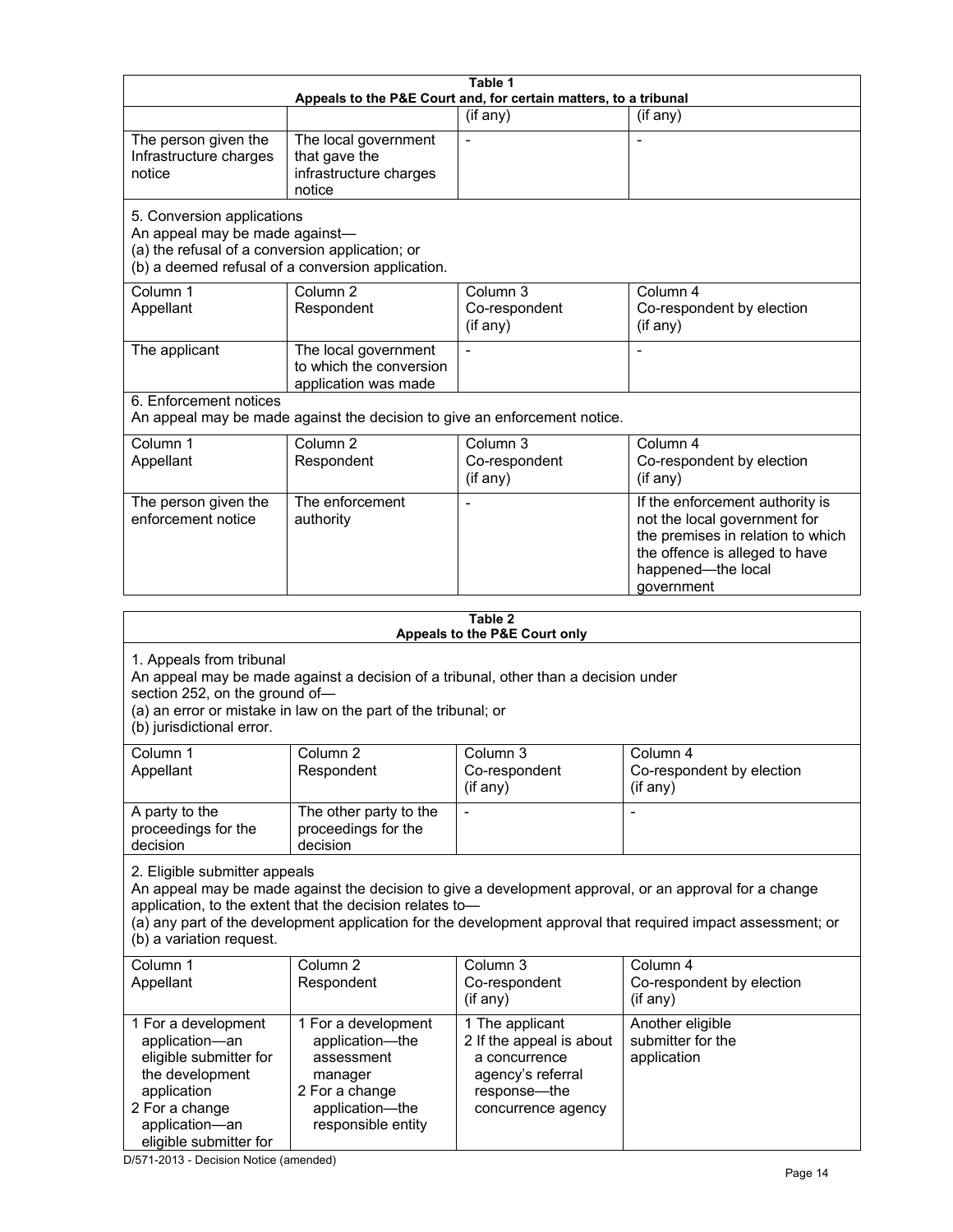| Table 2<br>Appeals to the P&E Court only                                                                                                                                                                                                                                                                                                                                                                           |                                                                                                                            |                                                                                                                         |                                                                                        |
|--------------------------------------------------------------------------------------------------------------------------------------------------------------------------------------------------------------------------------------------------------------------------------------------------------------------------------------------------------------------------------------------------------------------|----------------------------------------------------------------------------------------------------------------------------|-------------------------------------------------------------------------------------------------------------------------|----------------------------------------------------------------------------------------|
| the change<br>application                                                                                                                                                                                                                                                                                                                                                                                          |                                                                                                                            |                                                                                                                         |                                                                                        |
| 3. Eligible submitter and eligible advice agency appeals<br>An appeal may be made against a provision of a development approval, or failure to<br>include a provision in the development approval, to the extent the matter relates to-<br>(a) any part of the development application or the change application, for the development approval, that<br>required impact assessment; or<br>(b) a variation request. |                                                                                                                            |                                                                                                                         |                                                                                        |
| Column 1<br>Appellant                                                                                                                                                                                                                                                                                                                                                                                              | Column <sub>2</sub><br>Respondent                                                                                          | Column 3<br>Co-respondent<br>(if any)                                                                                   | Column 4<br>Co-respondent by election<br>(if any)                                      |
| 1 For a development<br>application-an<br>eligible submitter for<br>the development<br>application<br>2 For a change<br>application-an<br>eligible submitter for<br>the change<br>application<br>3 An eligible advice<br>agency for the<br>development<br>application or change<br>application                                                                                                                      | 1 For a development<br>application-the<br>assessment<br>manager<br>2 For a change<br>application-the<br>responsible entity | 1 The applicant<br>2 If the appeal is about<br>a concurrence<br>agency's referral<br>response-the<br>concurrence agency | Another eligible submitter for the<br>application                                      |
| 4. Compensation claims<br>An appeal may be made against-<br>(a) a decision under section 32 about a compensation claim; or<br>(b) a decision under section 265 about a claim for compensation; or<br>(c) a deemed refusal of a claim under paragraph (a) or (b).                                                                                                                                                   |                                                                                                                            |                                                                                                                         |                                                                                        |
| Column 1<br>Appellant                                                                                                                                                                                                                                                                                                                                                                                              | Column <sub>2</sub><br>Respondent                                                                                          | Column 3<br>Co-respondent<br>(if any)                                                                                   | Column 4<br>Co-respondent by election<br>(if any)                                      |
| A person dissatisfied<br>with the decision                                                                                                                                                                                                                                                                                                                                                                         | The local<br>government to which<br>the claim was made                                                                     |                                                                                                                         |                                                                                        |
| 5. Registered premises<br>An appeal may be made against a decision of the Minister under chapter 7, part 4.                                                                                                                                                                                                                                                                                                        |                                                                                                                            |                                                                                                                         |                                                                                        |
| Column 1<br>Appellant                                                                                                                                                                                                                                                                                                                                                                                              | Column <sub>2</sub><br>Respondent                                                                                          | Column 3<br>Co-respondent<br>(if any)                                                                                   | Column 4<br>Co-respondent by election<br>(if any)                                      |
| 1 A person given a<br>decision notice about<br>the decision<br>2 If the decision is to<br>register premises or<br>renew the<br>registration of<br>premises-an owner<br>or occupier of<br>premises in the<br>affected area for the<br>registered premises<br>who is dissatisfied<br>with the decision                                                                                                               | The Minister                                                                                                               | $\blacksquare$                                                                                                          | If an owner or occupier starts the<br>appeal - the owner of the<br>registered premises |